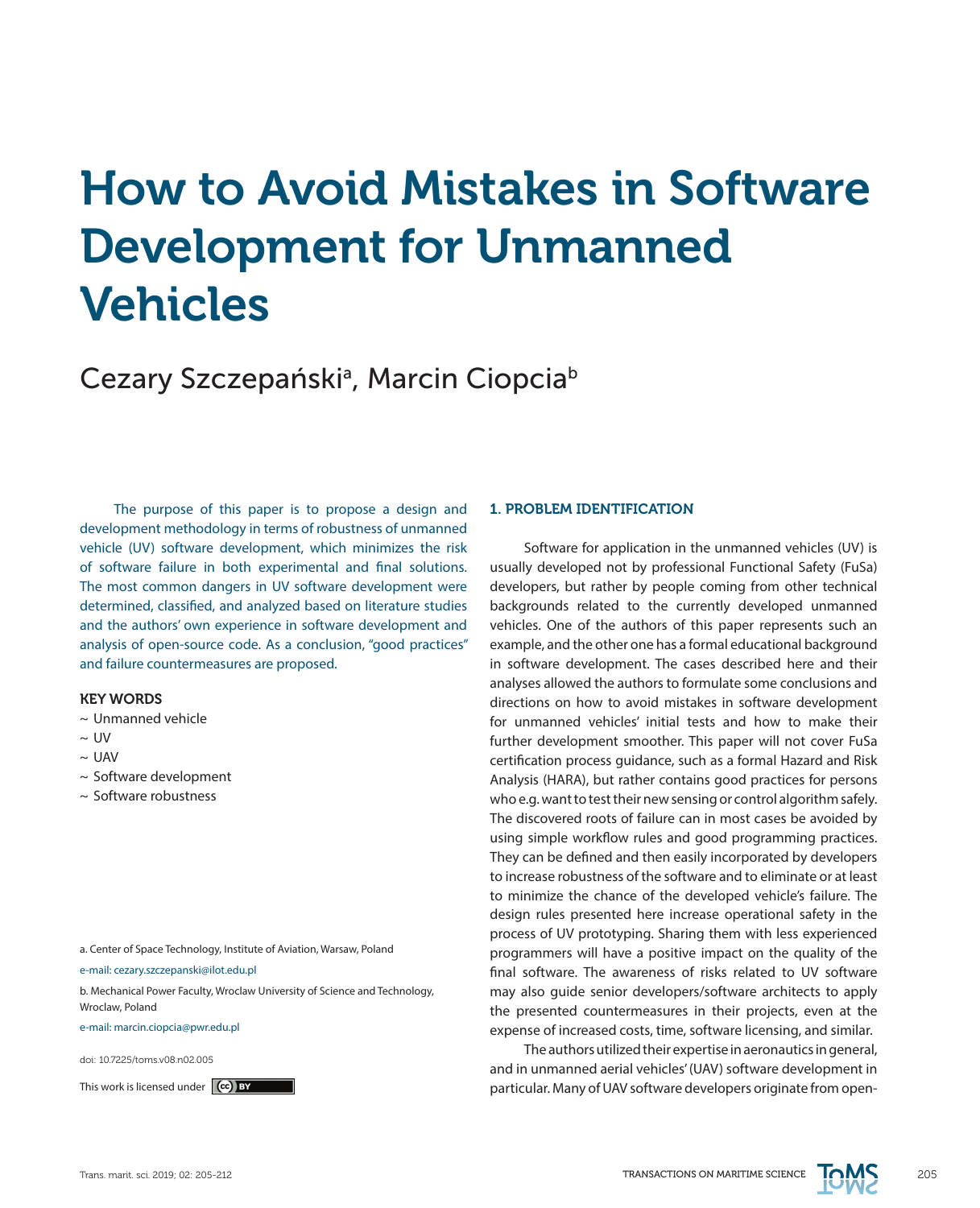source projects. Applying the rules described below into these projects will have a significant impact on the hobbyists' work, who will benefit from increased reliability of their constructions. It may also be profitable for researchers, in whose case a smooth integration of experimental modules will simplify the prototype development process and increase the scientific progress of knowledge on UVs. This paper transfers "good practices" in software development into a compendium, which will help to increase software quality in UV research.

The terms of software development for UAV applications can be easily compared to the respective rules for manned aircraft. The main factor to be taken into consideration during the development of man piloted aviation software is the safety of the aircraft operation. For a UAV, one can formulate that the main factor is either a quick and cheap software development if the standard, open-source software cannot be applied, or free software available for that purpose to be adopted to the specific requirements of the developed project of a new or modernized UAV.

Software development on micro- and mini-class UAVs, which are the most popular among the users being also software developers, is not restricted by any standard. In contradiction to software for full-size aircraft, developers are not limited by certification requirements and standards, such as DO-178. From the researchers' point of view, this situation is highly beneficial as the whole development process can be drastically shortened. The lack of significant limitations enables them to use state-of-theart solutions in terms of languages, coding techniques, software development tools, etc. The development of a new humancrewed aircraft, even using modern tools and processes, often takes more than ten years – mostly due to extensive certification and development procedure requirements. In terms of modern software development during such an extended period, almost all modern solutions often became obsolete.

Let us consider part of the newest standard (relative to 20/04/2019) for aviation software development, DO-332, which is a supplement to DO-178C and DO-278A. All these documents were introduced in 2011. DO-332 provides evaluation and acceptance criteria for Object-Oriented Programming (OOP) dedicated to aviation. The idea of OOP began to develop in the 1960s. The current "golden standard" for OOP embedded programming – C++ language – has been introduced in 1983, and nowadays compilers even support it for microcontrollers, such as ARM Cortex. Since 2011, three major standard revisions, C++11(ISO/IEC 14882:2011), C++14(ISO/IEC 14882:2014) and C++17(ISO/IEC 14882:2017) were published, but still will soon be replaced by already announced C++20.

As long as standards such as DO-178C do not forbid modern software development techniques such as Test-Driven Development (TDD) to be used alongside the formal, certified ones, the accepted techniques and tools may still not cover many useful features and capabilities of modern languages. This situation makes mentioned small UAVs to be excellent prototyping platforms for aviation software of the future.

Unfortunately, such lack of formal guidance in aviation may cause major hazards. All the procedures related to aviation software development are focused on safety. A small UAV may not cause such danger as an airliner. Nonetheless, the failure of onboard systems may still cause severe damages not only to the platform itself but also to people and objects around it. That is becoming even more important as the UAVs are being widely used not only by amateurs, but also by professional operators for many purposes, e.g. power grid screening, precision agriculture, picture and footage of private and mass events, cargo deliveries and many others. All the expanding areas of UAV applications are either visual line of sight (VLOS) or beyond visual line of sight (BVLOS) operations. Particularly the last mentioned type of operation could be seriously impacted by immature and not entirely safe software.

In the authors' professional career we heard statements such as "We crashed X prototypes – so our software is in an advanced state", or "Searching on an analytical solution, e.g. PID, is the domain of scientists and not "real engineers" who make money on their projects." In order to understand what is inherently wrong in such an approach, let us imagine that such words came out of your car tire design engineer. Would you entrust the life of your family in such a design attitude during a highway vacation trip?

The main goal of this article is to show that even for prototypes there is room for safety and robustness. Even when full, formal HARA is not required, it is worth remembering safety and some basic precautions leading to achieving it. We summarize below with explanations and comments what in our opinion are the most important ones. However, let us first remain with the end to which simple bugs might lead.

# 2. BRIEF LESSONS FROM THE HISTORY

In aviation software development, it is always worth remembering that even the smallest bug may cause a serious hazard. Those situations even happened in the most rigorous software development environments such as space missions or healthcare devices. The following list will briefly introduce a few examples which are considered the most tragic software failures in the history of software development.

## *(1) Atomic Energy of Canada Limited Therac-25*

One of the most tragic software failures happened in Therac-25, produced by Atomic Energy of Canada Limited and used in medical examining. Those x-ray machines caused the death of at least six patients due to beta-radiation lethal overdose. The device had two modes of operation: weak electron beam and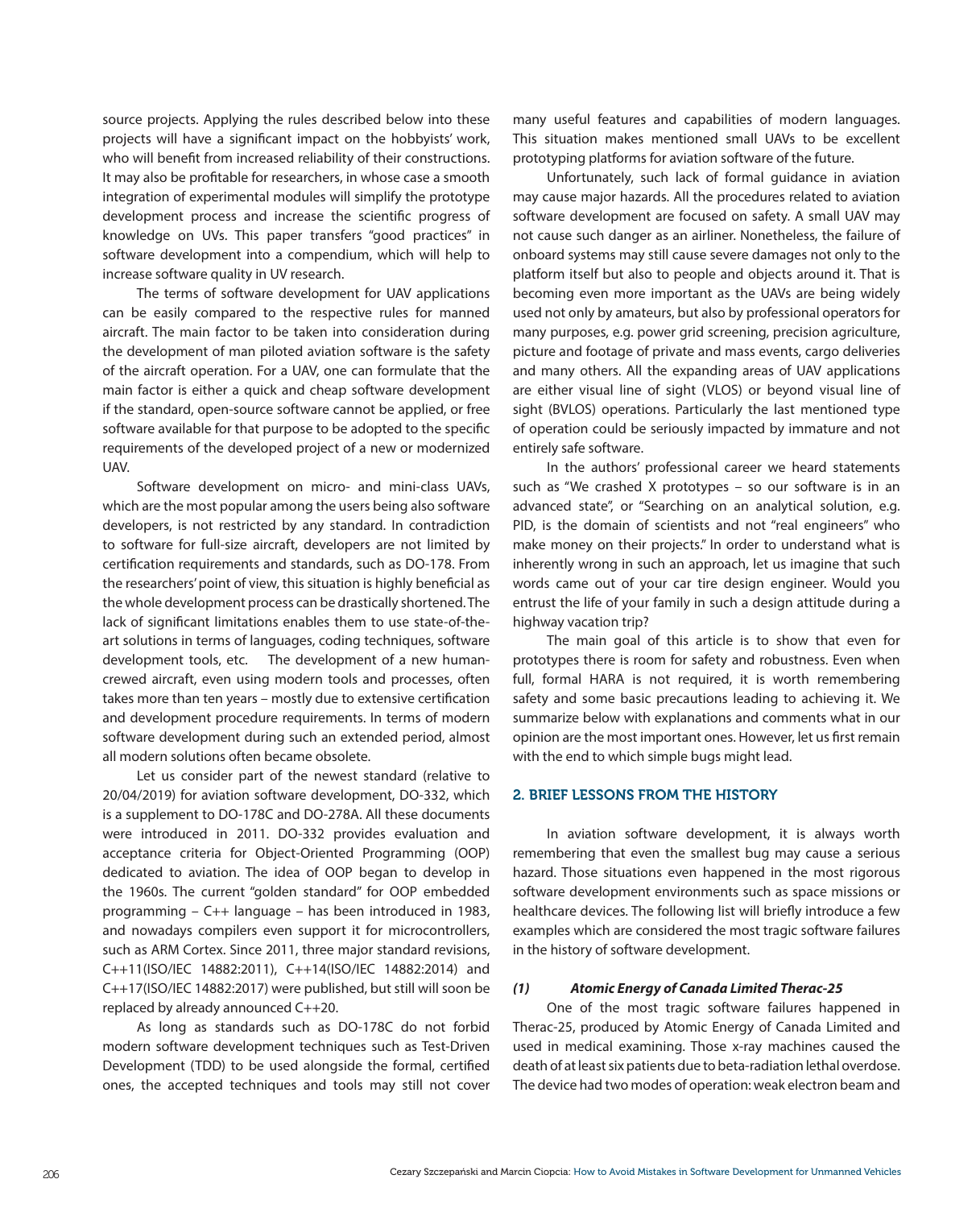x-rays scanning. The latter utilized a high-energy electron beam which was converted to the x-ray radiation within safety limits by a collimator and an ion chamber. Due to a faulty retraction of a conversion module in an x-ray modem caused by the software, patients were exposed to a high level of beta radiation, which caused severe damage to their bodies.

From the software side, this failure was caused by many factors and flaws in the design and implementation procedures. Reports from the investigation (Leveson et. al., 1993) show that many development process flaws, such as controlling a module position in an open-loop configuration (without a position detection), race conditions in software during fast keyboard typing in the control panel, a flag incrementation and lack of a proper review process during software development were present.

# **Conclusion: Poor software quality and pursuit of deadlines instead of quality might lead to fatal injuries.**

# *(2) Mars Climate Orbiter*

One of the critical sections of the software is its API. Simple errors such as unit mismatching may lead to tragic events. Such a case occurred in NASA's Mars Climate Orbiter project (Mars Climate Orbiter Mission Homepage, 2000). In the main specification of the project, the SI unit system was defined as the unit standard. Unfortunately, the part of the Martian ground approaching software delivered by an external contractor Lockheed Martin interpreted the specific impulse value as a  $\frac{1bf}{f}$  instead of the specified  $\frac{N}{f}$ , which caused an error by factor  $\sim$ 4.5. The problem had not been detected before the mission launch and manifested itself during the Mars orbit insertion maneuver. A guidance system was designed to lead the spacecraft into the orbit 160 km above the Mars ground level in order to perform aerobraking. During this maneuver, the vehicle wrongly descended to 57 km, where atmospheric friction caused its overheating and destruction. The flight controllers in the Mission Control Centre spotted the deviation of the orbit and proposed to perform a Trajectory Correction Maneuver No. 5, but in the end the correction was not applied. s N s

**Conclusion: Mars Climate Orbiter mission, whose costs were estimated to \$328 million, failed due to a simple failure to correct unit conversion error.**

#### *(3) Ariane 5*

Another conversion error caused the failure of Flight 501, performed by Ariane 5 launcher (Lions, 1996). It led to the triggering of self-destruction sequence ~40 s after launch. The problem occurred in a layer of integration between the new and reused software already tested in filed subsystems coming from Ariane 4. One of the critical navigational values was calculated as a 64-bit floating-point and then converted to a 16-bit integer due to compatibility requirements. Unfortunately, the new, more powerful launcher design caused the value to overflow, which triggered operand error. That small error combined with unfortunate circumstances caused the catastrophic failure whose cost was estimated to \$7 billion.

**Conclusion: Lack of integration testing on the "proven in use" component cost \$7 billion.**

#### *(4) the author's experience*

Such errors may also occur for small UAVs. They are less expensive, but still may cause harmful situations for the operators and the environment. One of them happened to one of the authors during the research of the AHRS system for one of the projects. In order to implement a new AHRS subsystem, he had to prepare a new multirotor for flight. One of the steps of the setup procedure was a pre-flight PID tuning on a harness. The Ground Station (GS) software had managed all the regulators. Unfortunately, one of the programmers delivered hardcoded mode switch for experimental autonomous navigation system into the central repository, not passing the information on it to the other researchers. This small piece of code contained overwriting of the main flight mode settings and caused misconfiguration of PID controllers on the tuned vehicle. During a routine tune procedure, the vehicle fell into uncontrolled oscillations, which shortly led to an unexpected full-throttle command for one of the engines. A brushless motor, with 1,000 KV RPM constant at full speed combined with a 4s Li-Po battery and the 10-inch propeller may cause severe injuries. Fortunately, in our case it left only a code quality remainder in the form of a scar on one of the author's hands.

**Conclusion: A temporary solution and lack of proper communication almost caused the author to lose his precious fingers.**

# 3. GOOD PRACTICES IN SOFTWARE DEVELOPMENT

Remembering the above described cases and taking into consideration the UV software development conditions and priorities, the authors tried to formulate in a possibly clear way some advice for non-professional software developers. Also, professionals can apply some suggestions for their projects' performance.

#### *(1) Write a developer-friendly code*

*Rule No. 1: Do not write software in a crypto style. Make it clear for any developer, even for yourself*.

A valid code means, in principle, the code understandable to a machine. In order to make software development efficient, it also has to be understandable to a human. Modern compilers are very efficient in the optimization of assembly code. They are often considered as even superior to an experienced assembly programmer in terms of code performance.

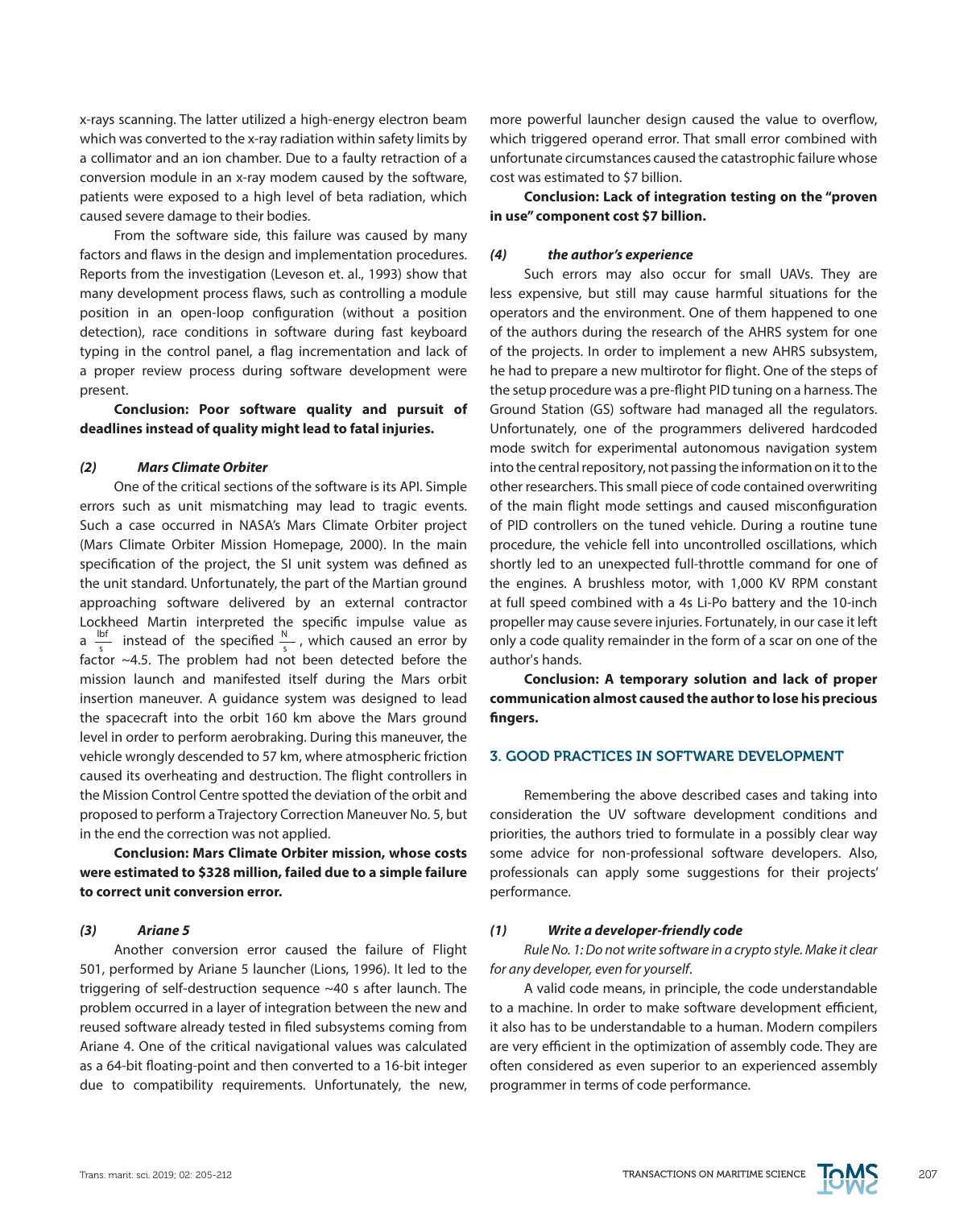Let us introduce an example: many language features, which were designed to enable low-level programmer manipulation, are currently obsolete. The keyword "register", which suggested old C compilers to keep a variable in the CPU register for easy and fast processing, is ignored by most modern compilers. Even authors of programming books do not include it in their new C language tutorials. Python developers also decided not to implement incrementing and decrementing operators, which were iconic for previous generations of programming languages. Iterable objects and language-specific inline loop operations replaced them.

Modern programmers are not as restricted in terms of writing machine-optimized code as they were a few years ago. They are permitted to write better quality, self-documenting code, which is oriented to ease of workout instead of performance optimization.

There comes one advice which came from the authors' experience: write your software in a way that even a 9-yearold child with the basic knowledge of programming could understand. If you have a part of a code which requires much effort to understand and to make it work – write a comment about the details.

Additional lines of information will not affect the code size nor performance, but will significantly save investigation effort of other programmers or even of the original author when some changes are required. A few additional minutes spent on writing them is a small fee to pay. Moreover, to write a sufficient comment, you have to understand the root cause of the problem and express it, which may protect you from accidental programming. It will also focus other programmers' attention on a problem – during e.g., reviewing process – which may trigger a discussion about refactoring lower levels of the software in order to avoid fighting the same problems over and over again.

It is also advisable not to use uncommon and sophisticated language constructs, especially if they do not bring any added value in terms of code size, performance, or improved readability. Usually, there is a good reason why even experts in a particular language do not use it. Often, the amount of time that would have to be consumed to understand and verify the correctness by the programmer who will work on this code in the future is unacceptable, and as a result, such sophisticated coding does not bring any added value to the project.

It is also beneficial not to forget about the underlying programming rules, such as a descriptive naming or separating code blocks by inline functions and comments with information about optimizations, tested solutions, and design decisions. The code written according to these rules will benefit from fewer bugs, due to simplicity. It leads us directly to the second rule of this guide.

# *(2) KISS*

*Rule No. 2: Do not complicate software in its structure or functionalities. Simple is beautiful and practical.*

Acronym KISS is usually expanded as "Keep It Simple, Silly." It is often combined with another rule: "You Aren't Gonna Need It". Programming languages usually offer many ways to solve a particular problem. The above rule tells that the most straightforward way is almost always the best one. An overcomplicated structure and unnecessarily complex mechanisms not only makes software development harder, but also creates more opportunities for making a mistake. It is recommended to use complicated structures only when it is necessary in order to fulfil the requirements. Over-engineering often leads to performance drop, an increase in maintenance effort, and overall bug quantity in a code.

Usually, it is also beneficial not to implement functionalities in advance. It may cause an unnecessary increase in software's size, and it often leads to dead and untested code. If such an additional feature is required, a more intuitive and efficient way to implement it may be applied.

There is a good example of the authors' experience, which illustrates problems with the complexity of the software (Szczepański, 1987). The task was the following: write a parser of guidance commands for a combat navigation simulator in the Fortran. Each command could include several flight parameters and had to be parsed and executed in a single unit of simulation time. Back then, Fortran supported neither Object-Oriented Programming (OOP), nor sufficient abstraction layer to provide a generic solution for parsing such commands. The code was simple in principle, but the software fabric, which connected particular fields in command with flight parameters was so complex that it required more than ten pages of documentation and training on how to use it. Even after a few months after release, trivial errors such as wrong interpretation of a parameter were present in the code. In that case, complexity was enforced by the programming language limitations, but even nowadays, with all of the mechanisms such as polymorphism or template programming, such an inefficient and complex approach appears in the software from time to time.

#### *(3) DRY*

*Rule No. 3: Do not apply the "copy and paste" technique during software development. It takes more time to correct it.*

Another great practice is "do not repeat yourself." If there is a fragment of code which shares a similar structure or function, it is always a good idea not to copy it all over the software. Instead, such functions should be generalized or included in a common section and applied to a specific part of the software package.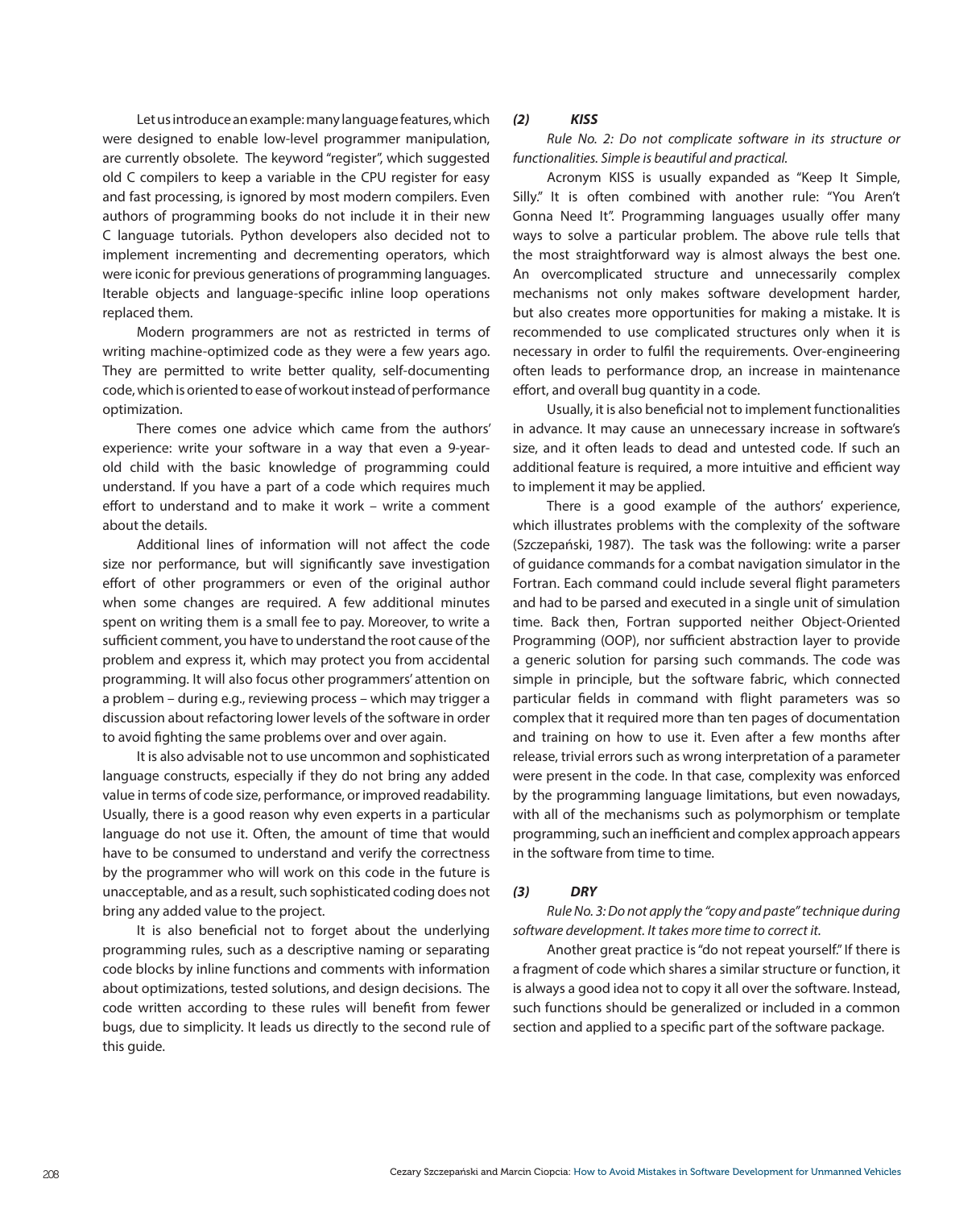Let us imagine two independent accelerometer-based subsystems. One of them is detecting acceleration for IMU/ AHRS system, and the other one is a collision detector. If the accelerometers are of the same type, they might share configuration routines which will be then parametrized. You may need additional testing coverage for this procedure, but ultimately you do not have to write and test the same thing twice. In addition, you can reuse these routines in other projects or implementations. You may need only minor adjustments to make it work.

In the same way we can think about digital filtering or mathematics primitives such as matrix or quaternion multiplication. Such implementation may need a more extensive testing than straightforward implementation, but the time and robustness gained make it highly profitable in the long run.

It may positively impact not only the code size, but it also makes debugging and bug fixing easier. If one finds a bug in the common section, a single patch will fix it for every usage of that procedure in the software. This approach will also lead to more generic solutions, which will simplify the further development process.

From FuSa's perspective, such an approach has its drawbacks. Shared code must be compliant to the highest safety standard in which it is used. On the other hand, when you have e.g., a SIL-4 certified matrix multiplication library in use and something is not working, you will focus on the implementation details. At last, you will look for a bug in the library, as the SIL-4 is the highest level according to IEC 61508 standard.

#### *(4) Scout rule*

*Rule No. 4: Do not keep unclear parts of the previously developed software. Clarify them when discovered and do not procrastinate this work.*

One of the scout rules is to leave a camping place in a better condition than found at arrival. The same rule can be applied with common sense to software development. Here is an example. Every project has its coding style which has been specified by previous developers. Some of them are defined, such as K&R or GNU, but usually they are applied with slight modifications according to a developer's preferences. From a workflow perspective, not a particular style, but its consistency is a crucial factor. All style derogations force developers to make an additional effort to analyze and understand the code, which may significantly elongate even the simplest task.

In order to make a project pleasant to work on, it is always profitable to correct style flaws according to a commonly agreed standard. Small mistakes, such as typos, bad grammar in comments, or too long lines are also worth fixing at the moment when they are noticed. More significant errors usually have to be reported and dealt with accordingly. If something has got your attention, e.g. a lousy style habit, it is a good practice to ask codevelopers about the reason why it has been applied. There is a big chance that they share the same opinion about it, and it has to be corrected in order to improve the code quality for further comfort of development.

#### *(5) Modularity*

*Rule No. 5: Do not perform all functionalities in a one-stopshop.*

Divide an elephant into elementary pieces and make them work as one creature. Then you can easily change that creature's elements.

Flight control is usually a complicated and an entangled piece of software where applying the "divide and conquer" rule makes the development much more manageable. Keeping functionalities in a small (KISS) and functional oriented modules/ layers gives more flexibility, makes the code easier to manage, solves repetitive naming issues, and helps to avoid unnecessary feedback.

Many early implementations of autopilot software suffered from a lack of separation between components, i.e. code responsible for communication was interleaved by processing, filtration, and compensation routines. It often caused difficulties with expanding functionality or finding a bug.

A much more efficient approach is to design modules and track interactions between them. In such structured software, the change in one part of the software should not affect the others. Modification of Hardware Abstraction Layer (HAL) will allow for e.g. transmission protocol change improved transfer efficiency by DMA or support of new autopilot hardware. By modifying raw data in the measurement routine, higher accuracy sensor support can be easily added. Significant changes, such as airframe type, may also require only a reassembly of the already present control modules and redesign of signal mixers. Such capabilities allowed e.g. Pixhawk or Ardupilot auto-piloting software to support many airframes and hardware vendors on a variety of platforms – from bare-metal microcontrollers (MCU) up to Linux-driven computers with features like cameras, Wi-Fi modules and similar.

One of the projects, which one of the authors participated in, was terminated due to a lack of sufficient API separation between the modules. The software was developed on Cortex-M3 MCU, without the Floating-Point Unit (FPU). On-board software used state-of-the-art solutions in terms of Digital Signal Processing (DSP) and navigation. Unfortunately, cost related to implementing floating-point operations became too high. It enforced the reduction of main loop frequency, which led to problems with stability margins.

Due to the complex nature of software, the author was

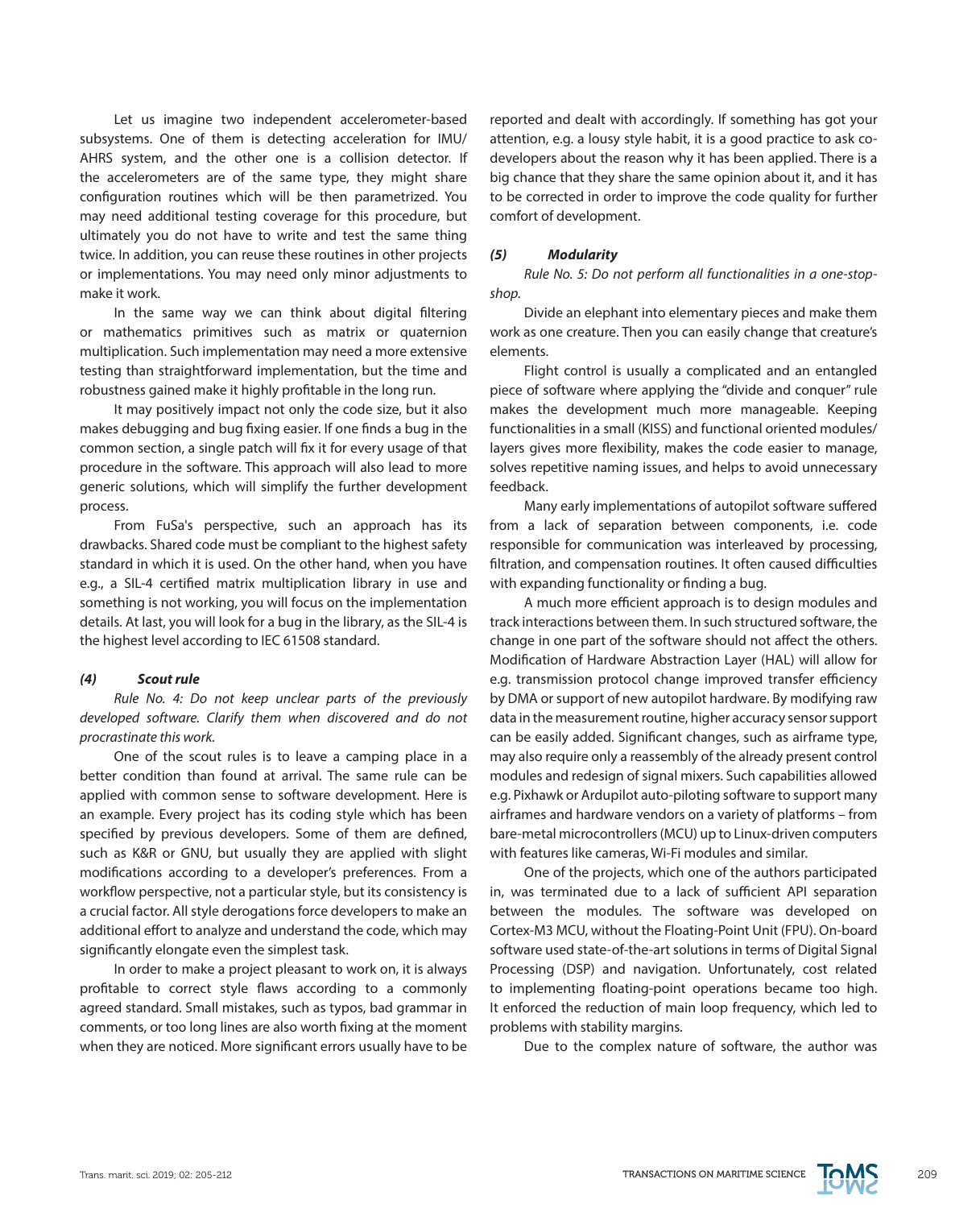unable to port the whole software to MCU with FPU easily. A decision was made that only navigational and DSP parts will be moved to the Cortex-M4 processor on a dedicated extension board. One of the significant problems, which occurred afterwards was related to the program's structure. Separation of AHRS and navigation module required major changes in almost all the routines in Autopilot and Ground Station due to, among other things, complex calibration procedures.

# *(6) Defined APIs*

*Rule No. 6: Do not write an API without its precise specification before starting coding activity.*

Good module separation cannot be achieved without a proper API specification. Multiple signals and data processing streams are crucial parts of the flight controller. If each component had a well-defined task, inputs, outputs, and functionality, this would significantly increase clarity of the system operation. Similar data streams can also be aggregated into a bus, which may be handled by e.g. a dedicated structure, enabling signal dependency tracking and simplifying a logging and telemetry transmission.

Ignoring such recommendations may lead to errors such as using raw instead of filtered data, creating unintentional loops in adaptation algorithms, or creating unnecessary crossdependencies between software components, which may lead to problems with portability and multiplatform support.

# *(7) Recovery handling*

*Rule No. 7: Do not think that recovery of your software failure will never happen*.

Plan recovery processes of the software failure most effectively and safely, even for the cases which cannot occur.

As Arianne 5 example has shown, in the control software all of the errors, even unexpected, should be handled safely. In FuSa terms, such behavior is called "failing gracefully" and is required or highly desired. The typical situation implies a fast recovery to the fully operational state. Usually, the "safe side" failure solutions are also acceptable. This goal may be achieved by exception handling, simplified backup algorithms, or data integrity checks. All unhandled erratic behaviors are potential points of failure, even if they are not supposed to occur in proper program execution.

# *Rule No. 8: Use safety features embedded in your platform track status of execution.*

Most modern environments have embedded safety mechanisms such as assertions, watchdogs. For some people, the time used for proper configuring them may seem like a waste of time. Do not be one of them! Let us imagine that you are developing e.g. a motor controller. In the safe implementation, you can monitor if control data is received in given intervals. What might happen if you do not have such a solution and communication cable will disconnect when the powerful engine is spinning e.g. a massive propeller at full throttle?

Such solutions are called using the Japanese term "pokayoke", which means "error proofing." If you can improve safety using a build-in procedure, it is the most convenient way to do so. You meet them daily. Did you think of why in ATM you receive your credit card back before the money is given to you? There is one main reason. When you go to ATM, you are focused on the goal – getting the money. Forcing you to grab your card before getting money helps you not to forget a card.

In software development, it may have many flavors. You can assert that if the given data is valid, you can track the state of the data and order of procedure execution. It is also good to think about what purpose your implementation will be used for. You can then find the things that people forget or do wrong, and care about their safety even without their noticing it.

### *(8) Tests*

*Rule No 9: Do not think your software is ideal.*

It needs extensive testing, starting from the simplest basic units of your code.

The industry standard of software development often embeds the Test-Driven Development (TDD) technique for tracking and avoidance of software bugs. The main reason for that is related to significantly lower costs in terms of time and effort to patch a bug at an earliest stage of its development. Finding a bug embedded into a code which has many software layers below and was written a long time ago is highly inefficient. It consumes much time to investigate the source of the error or may require contacting the original author.

A variety of tests preventing the situations mentioned above are defined. In order to verify correctness, acceptance criteria, and properties of a small piece of a coding unit may be applied to the performance tests. Integration and functional tests can be used to validate the cooperation of components in the final solution, which can then be verified against the requirements by the acceptance tests in a real environment using e.g. the Hardware-in-a-loop (HIL) technique.

In complex systems, changes embedded into one module may cause erratic behavior in another seemingly unconnected component. The leading cause of such errors is usually tough to track. In order to detect them early, periodical regression tests are desired.

Coverage and static analysis tests can also test the proper execution of the code. They can detect other types of hard to find bugs such as invalid conditions, variable overflow, or a dead piece of the code.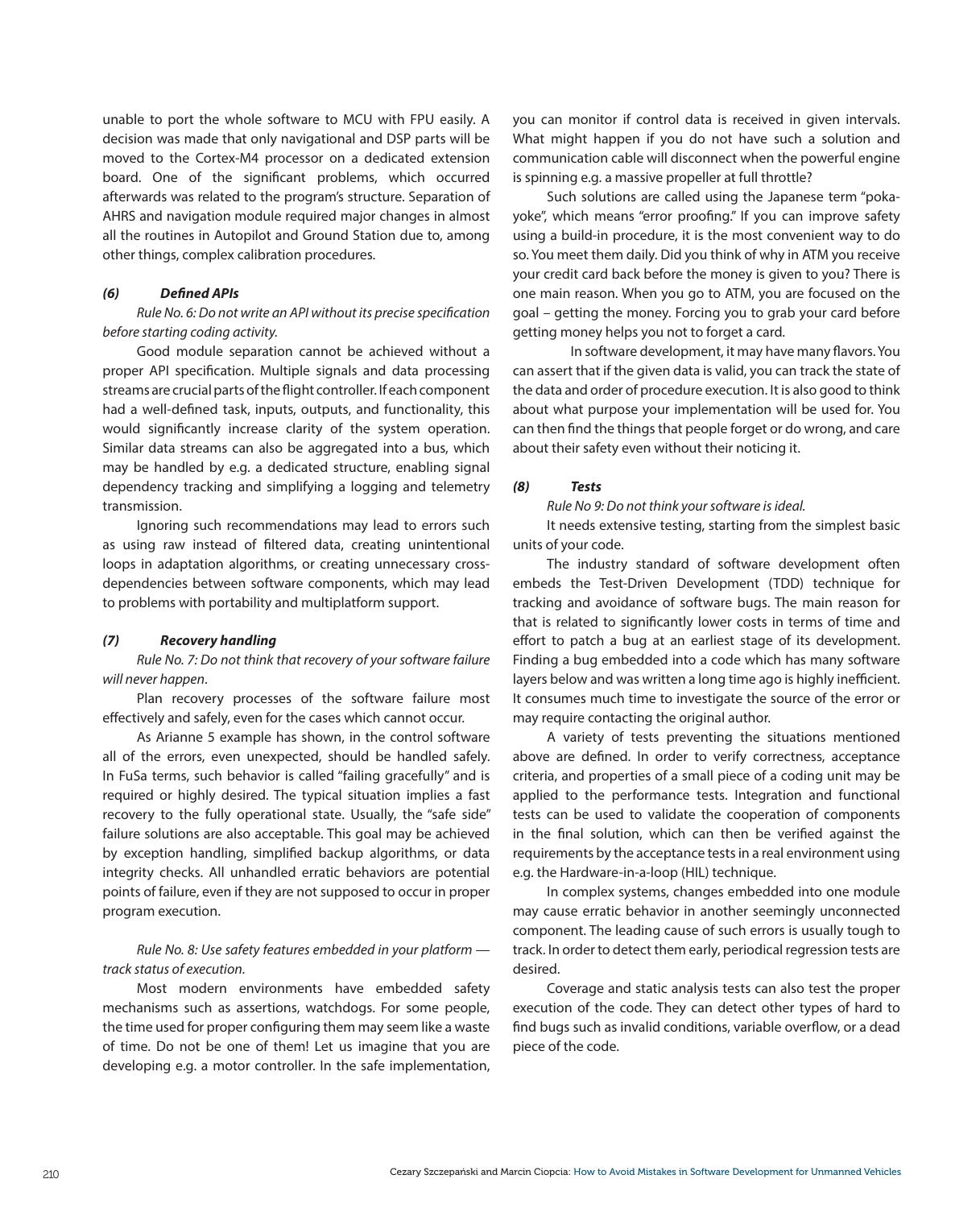One of the benefits of extensive testing is enabling developers to apply one of the Extreme Programming rules: "Fail it until you make it." It is especially desired for complicated and hard to develop pieces of code. It can also assure a proper design of the recovery handling procedures.

#### *(9) Four eyes principle*

*Rule No. 10: Do not think you are a perfect software developer.* Share your ideas and code with others. They can see what is unfeasible to be seen by you.

"Four eyes principle" is a crucial element of many modern, agile programming and management techniques. It implies that at least two people should make any significant decision. It helps to avoid errors caused by subjective bias. This useful rule can also be embedded in a software development process as a review requirement. A review process enables other developers from the team to share their thoughts and comments about the code changes before they are delivered into the mainline of software under development. If the team and the software architect accept the proposed changes, they are embedded into the common base for further development.

Such an approach not only improves error avoidance, but also allows development uniformity and consistent coding style across the entire project.

#### *(10) Proper use of development tools*

*Rule No. 11: Do not mix the tested and reliable parts of software with the newly developed if the latter have not been appropriately checked.*

Modern development support tools enable developers to ensure safe cooperation on their software. However, there are two significant aspects to be aware of, which cannot be ensured by even the most advanced solutions.

One of them is to keep experimental, untested code in separate branches as long as they are not ready to be embedded into the final solution. Hacks and temporal functional overwrites are often required during the addition of a new, sophisticated functional update. One of the most important things is not to forget about keeping them tagged and separate from the mainline of the development branch. Not only does it allow other developers to work on the functionalities separately, but it also ensures the safety of operation, e.g. during flight tests which use experimental software.

The other, no less important aspect is to track temporary workarounds and not yet implemented functionalities. Time pressure on software developers is usually significant. It often leads to forgetting about things which need to be done. Putting a "to do" comment in code or an issue in the task tracker may prevent situations when the solution only seems to be ready for delivery while being left unfinished.

#### *(11) Take your time*

*Rule No. 12: Do not be in a hurry when writing software.*

You need to prepare healthy slow food which supports the vehicle.

Getting things right is far more important than doing them fast, especially in the development of software for flying objects. A danger of causing personnel injuries or crashing UAV on a car or a building is always a worse option than facing consequences of delivery after the deadline.

#### 4. SUMMARY

The proposed solutions and methods are just the tip of an iceberg in terms of FuSa and safe software development for UVs. Many experienced developers may find the presented guidance being only truisms, but neither of them, we hope, will disagree with the importance of the presented aspects nor will deny the existence of failures caused by ignoring the above mentioned rules. As long as failures caused by improper development techniques happen, there is a need for a public debate on the robustness of unmanned vehicles software. The number of crashed prototypes should not be the measurement of vehicle motion control advancement. Recent improvements in a code quality of the popular open-source flight controllers dedicated to UAVs, such as ArduPilot (ArduPilot Code repository, 2017), LibrePilot (LibrePilot Code repository, 2017) or Pixhawk (Pixhawk Code repository, 2017), have shown that the need begins to be noticed. All UV software programmers share the same goal: to make software as failure resistant as possible. It is the required step for breakthroughs in aviation of the future, such as autonomous flights over urban areas in the so-called U-space. Software already started to follow this path, but there is still much work to do. The same problems are connected with other types of UVs. They are not so broadly and loudly discussed as they are mostly being developed for professional applications, often military, or for use in unpopulated areas. In such cases, the development cost factors prevail the safety reasons.

## **REFERENCES**

Ardupilot Code repository. Available at: <https://github.com/ArduPilot/ardupilot>, accessed on: 29 April 2019.

IEC 61508, 2010. Functional safety of electrical/electronic/programmable electronic safety-related systems. International Electrotechnical Commission (IEC), Sydney, Australia.

International Standard ISO/IEC 14882. Programming Languages – C++, ISO/IEC.

Leveson, N.G. & Turner, C.S., 1993. An investigation of the Therac-25 accidents. Computer, 26(7), pp.18–41. Available at:<http://dx.doi.org/10.1109/mc.1993.274940>.

LibrePilot Code repository. Available at: <https://github.com/librepilot/LibrePilot>, accessed on: 29 April 2019.